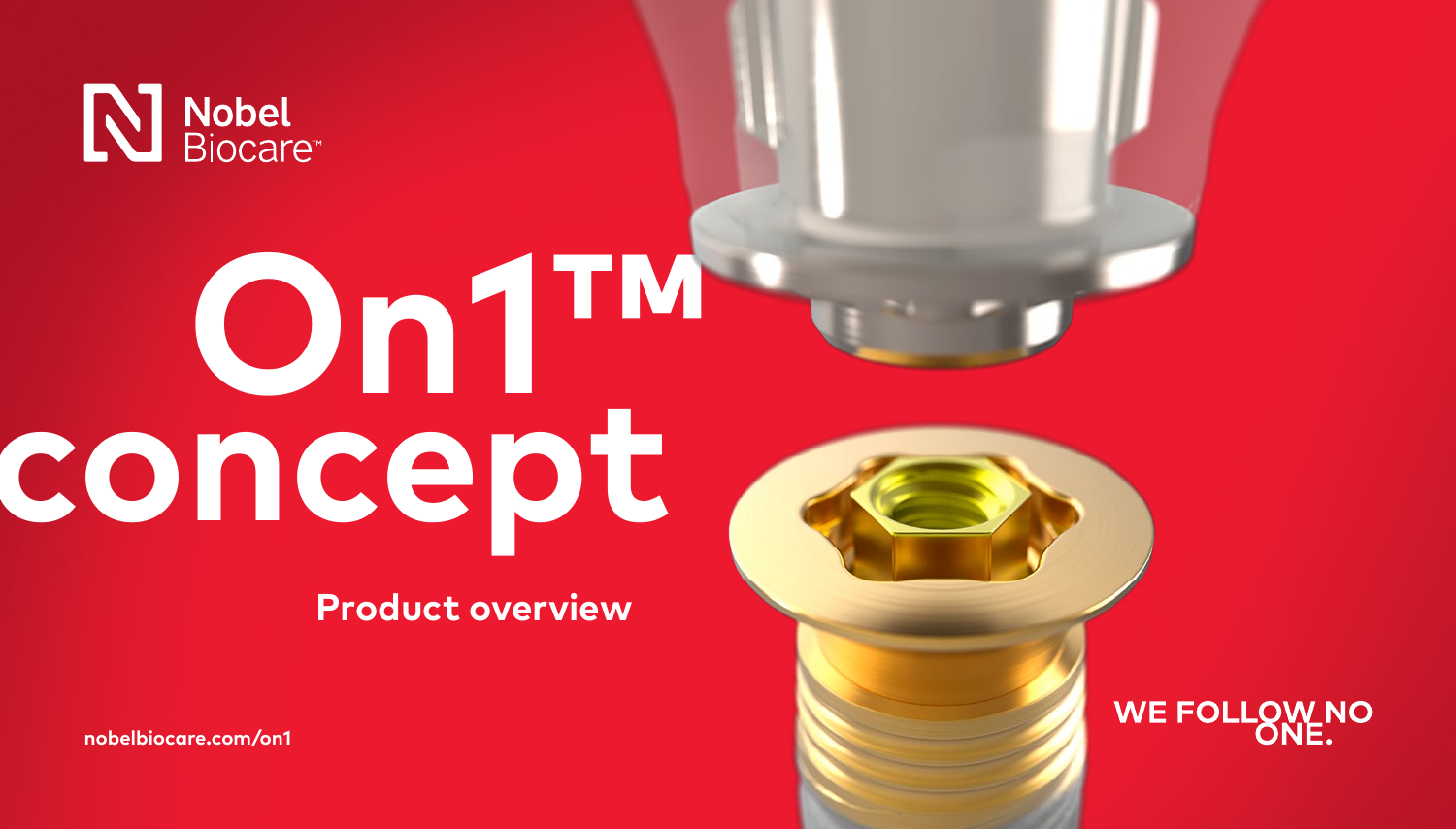| On1 Base Xeal incl. handle |                             |  |
|----------------------------|-----------------------------|--|
|                            | $1.75 \,\mathrm{mm}$ 2.5 mm |  |
| <b>NP</b>                  | 300191 300192               |  |
| <b>RP</b>                  | 300193 300194               |  |
| <b>WP</b>                  | 300195 300196               |  |



|           | $1.75 \text{ mm}$ 2.5 mm |  |
|-----------|--------------------------|--|
| <b>NP</b> | 38744 38745              |  |
| <b>RP</b> | 38746 38747              |  |
| <b>WP</b> | 38748 38749              |  |

|  |  |  | <b>On1 Base Screwdriver</b> |
|--|--|--|-----------------------------|
|--|--|--|-----------------------------|

| Machine 21 mm |        |
|---------------|--------|
| Manual 25 mm  | ר הסכי |





Delivered with the corresponding On1 Clinical Screw



The On1 Base, IOS Healing Cap and Temporary Abutment are all delivered with a pre-mounted handle for easier placement.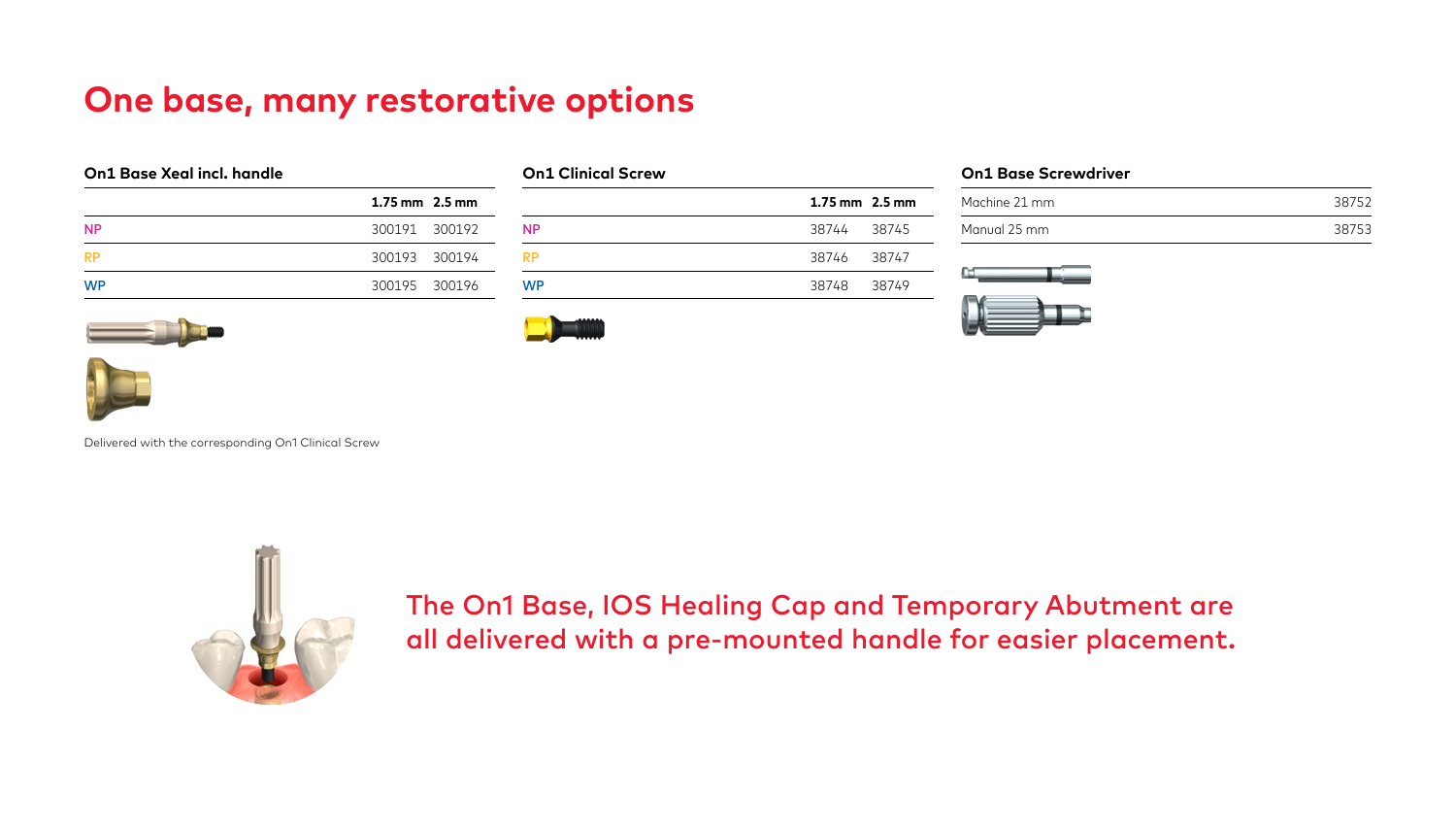# **On1 IOS Healing Cap incl. handle**

|           | 4 mm  | $4.5 \text{ mm}$ | 5 mm  | 6 <sub>mm</sub> |
|-----------|-------|------------------|-------|-----------------|
| <b>NP</b> |       | 38735            |       | 38734           |
| <b>RP</b> |       | 38737            |       | 38736           |
| <b>WP</b> | 38739 |                  | 38738 |                 |





Delivered with the corresponding On1 Prosthetic Screw

- To use as IOS Position Locator for DTX Studio and 3Shape
- To use as Desktop Position Locator for 3Shape

## **On1 Desktop Position Locator for Single Abutment**



# Digital workflow Conventional workflow

# **On1 Healing Cap**

|           | $1.5 \text{ mm}$ | $2.5 \text{ mm}$ |
|-----------|------------------|------------------|
| NP        | 38695            | 38696            |
| RP        | 38697            | 38698            |
| <b>WP</b> | 38699            | 38700            |



# **On1 Impression Coping**

|           | <b>Closed Tray</b> | Open Tray | Open Tray<br>Non-engaging (Bridge) |
|-----------|--------------------|-----------|------------------------------------|
| ΝP        | 38725              | 38728     | 300367                             |
| <b>RP</b> | 38726              | 38729     | 300368                             |
| WP        | 38727              | 38730     | 300369                             |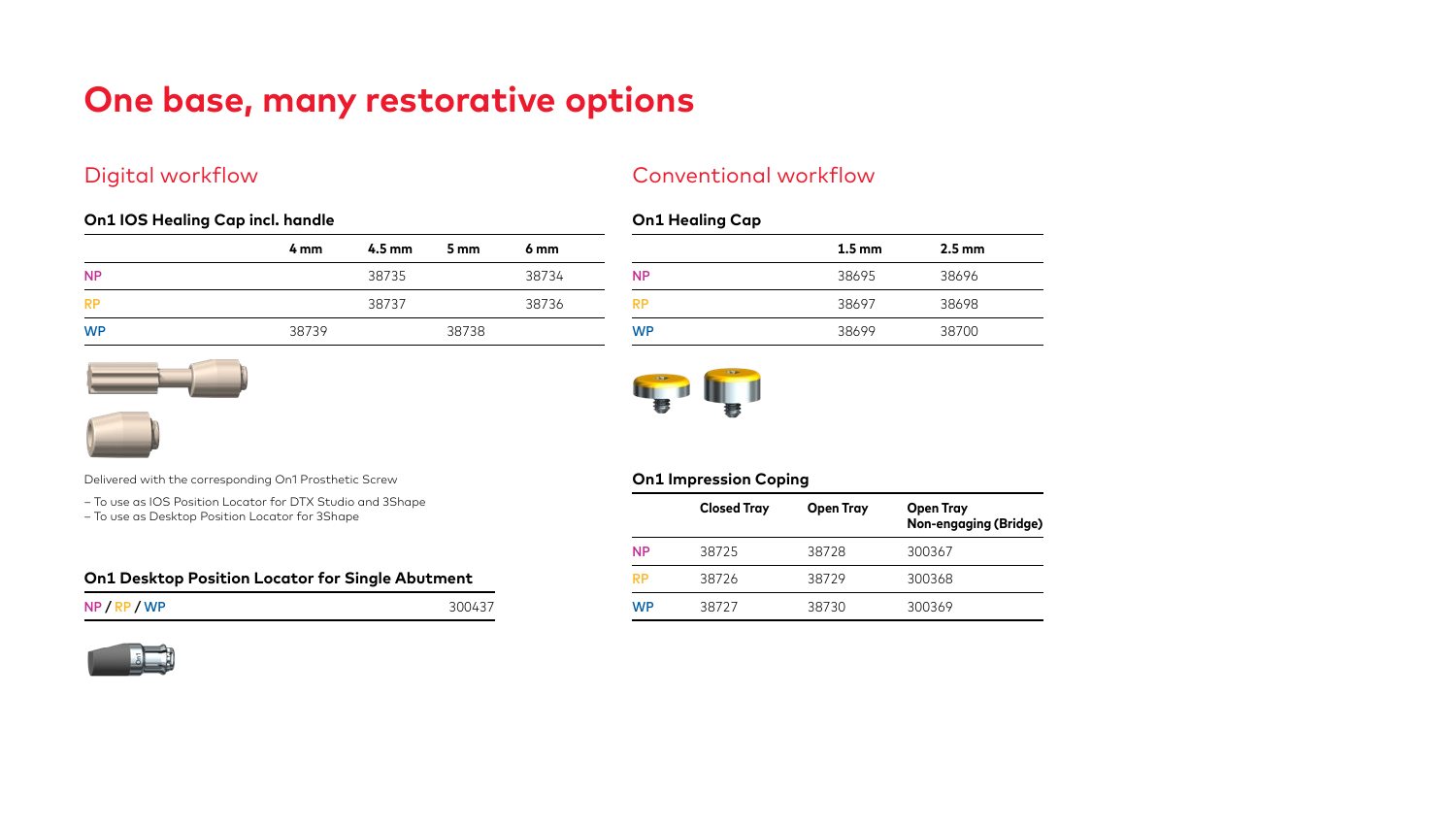| On1 IOS Replica |  |  |  |
|-----------------|--|--|--|
|-----------------|--|--|--|

| <b>NP</b> | 38740 |
|-----------|-------|
| <b>RP</b> | 38741 |
| <b>WP</b> | 38742 |

| <b>On1 Base Replica</b> |       |
|-------------------------|-------|
| <b>NP</b>               | 38731 |
| <b>RP</b>               | 38732 |
| <b>WP</b>               | 38733 |

# **On1 Temporary Abutment incl. handle**

|           | <b>Engaging (Single-unit)</b> | <b>Non-engaging (Bridge)</b> |
|-----------|-------------------------------|------------------------------|
| <b>NP</b> | 38701                         | 38702                        |
| <b>RP</b> | 38703                         | 38704                        |
| WP        | 38705                         | 38706                        |



Delivered with the corresponding On1 Prosthetic Screw

| On1 IOS Replica Insertion Tool |       |  |
|--------------------------------|-------|--|
| <b>NP</b>                      | 38201 |  |
| <b>RP</b>                      | 38203 |  |
| WP                             | 38204 |  |

| <b>On1 Esthetic Abutment Titanium</b> | $0.3 \text{ mm}$ |
|---------------------------------------|------------------|
| <b>NP</b>                             | 38713            |
| RP                                    | 38714            |
| <b>WP</b>                             | 38715            |





Delivered with the corresponding On1 Prosthetic Screw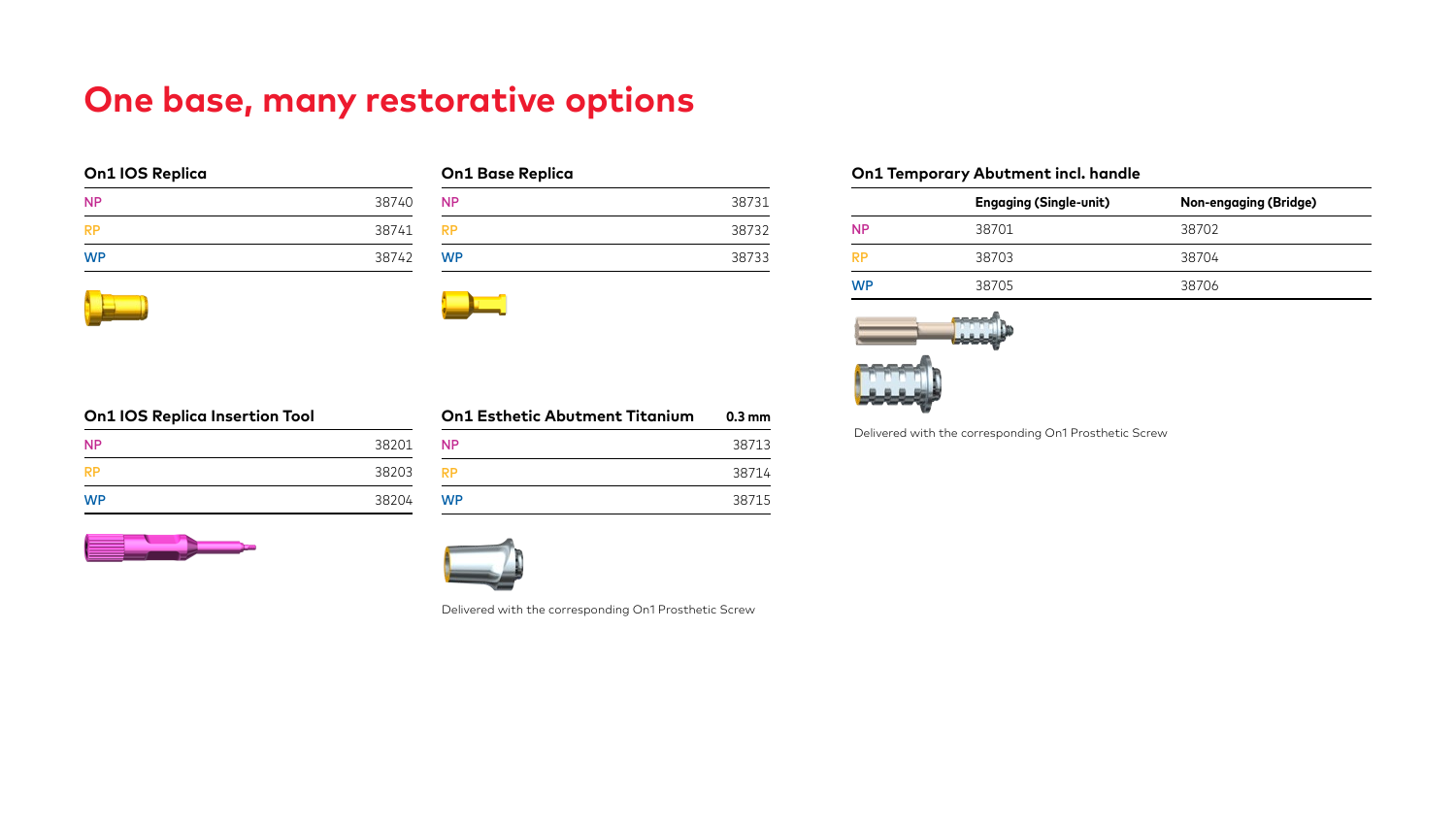

For in-house milled crowns use your DTX Studio™ Lab, 3Shape® or exocad software. Download the relevant DME at nobelbiocare.com/openaccess



3shape<sup>b</sup>

exocad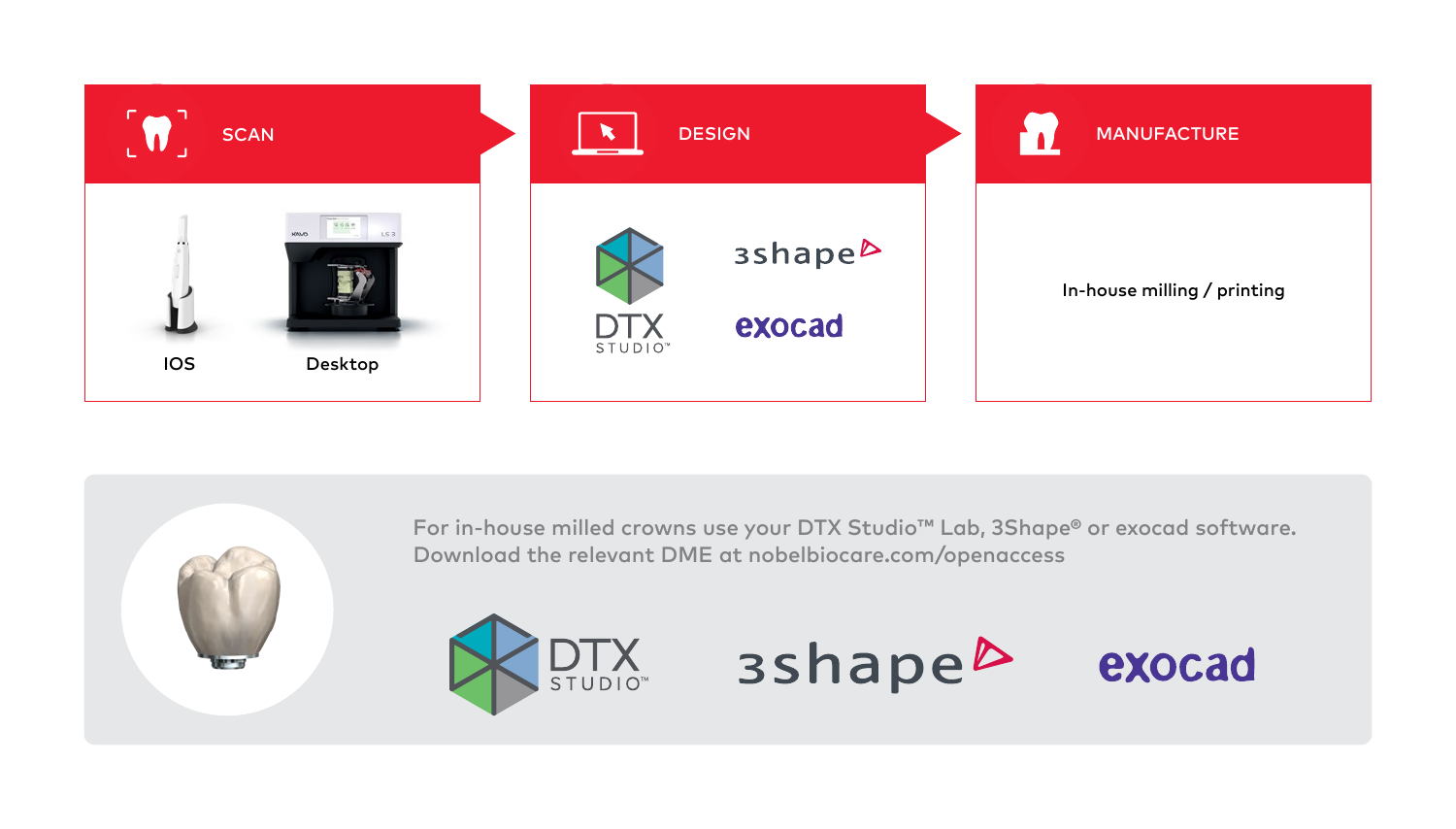# **On1 Universal Abutment**

|           | <b>Engaging (Single-unit)</b> |           | Non-engaging (Bridge) |                   |
|-----------|-------------------------------|-----------|-----------------------|-------------------|
|           | $0.3 \text{ mm}$              | $1.25$ mm | $0.3 \text{ mm}$      | $1.25 \text{ mm}$ |
| <b>NP</b> | 38707                         | 38708     | 300361                | 300362            |
| <b>RP</b> | 38709                         | 38710     | 300363                | 300364            |
| <b>WP</b> | 38711                         | 38712     | 300365                | 300366            |



Delivered with the corresponding On1 Prosthetic Screw and On1 Burn-out Coping

## **On1 Prosthetic Screw**

| $NP$ / $RP$ / $WP$ | 38750 |
|--------------------|-------|
|                    |       |



| <b>Unigrip Screwdriver Manual</b> |       |  |
|-----------------------------------|-------|--|
| $20 \,\mathrm{mm}$                | 29148 |  |
| 28mm                              | 29149 |  |
| 36 mm                             | 29150 |  |



## **Unigrip Screwdriver Machine**

| 20 <sub>mm</sub> | 29151 |
|------------------|-------|
| 25mm             | 29152 |
| 30 <sub>mm</sub> | 29153 |
| 35mm             | 29154 |

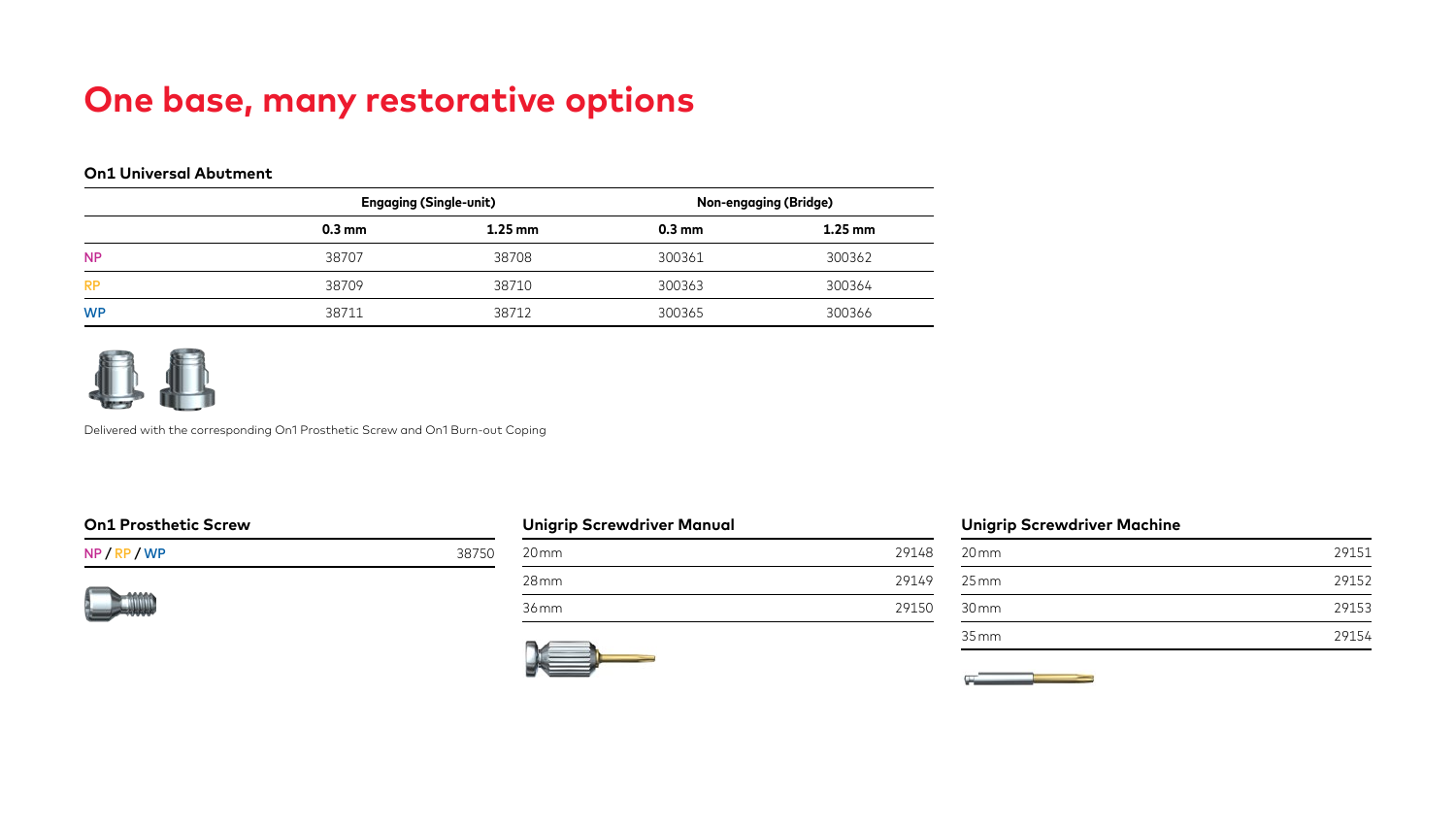